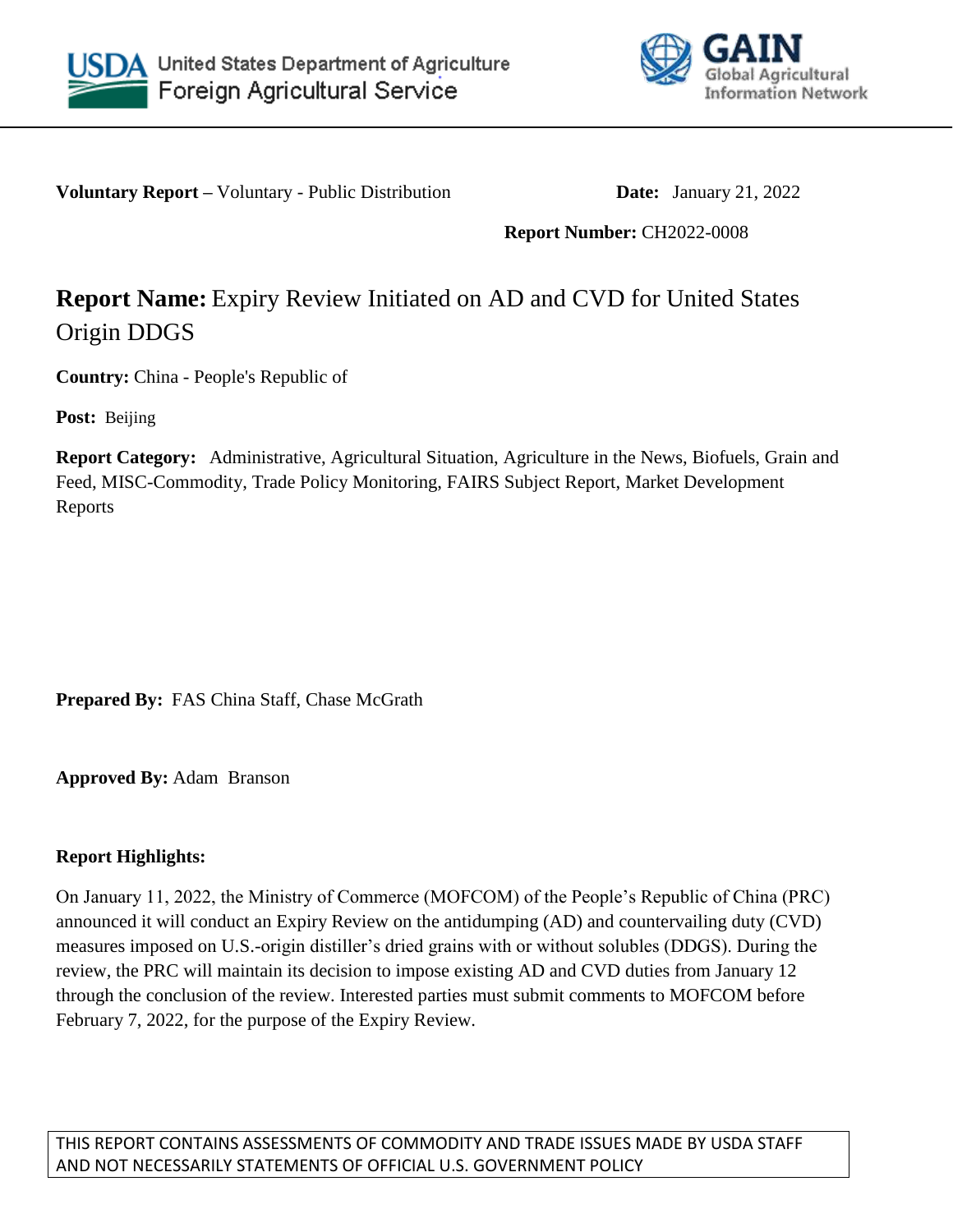#### **MOFCOM Announcements and Call for Follow Up**

On January 11, 2022, the PRC's MOFCOM issued public announcements Number 5 and Number 6 calling for the initiation of an Expiry Review on the AD and CVD measures, respectively, earlier imposed on the importation of U.S.-origin DDGS. The AD and CVD measures were due to expire on January 11, 2022, however a PRC industry association petitioned MOFCOM indicating that the PRC domestic industry is still vulnerable should U.S. DDGS reenter the market. MOFCOM 2022 [Announcement Number 5](http://www.mofcom.gov.cn/article/zwgk/gkzcfb/202201/20220103236181.shtml) (weblink in Chinese) on the AD Expiry Review and MOFCOM 2022 [Announcement Number 6](http://www.mofcom.gov.cn/article/zwgk/gkzcfb/202201/20220103236220.shtml) (weblink in Chinese) are available at the above hyperlinks.

MOFCOM's announcements indicate that the agency will take one year to complete the Expiry Review and that, specifically, this should be completed before January 12, 2023. The Expiry Review is reportedly to determine whether to extend the AD and CVD measures an additional five years.

**Interested parties should submit their "Petition Interest for Comment Submission" for both the AD Announcement and the CVD Announcement to MOFCOM before February 7, 2022**. See linked .wps file which is the MOFCOM "Reference Format" for file submissions at the bottom of this report along with other files in the Referenced Document section. There is a Chinese language version of the CVD registration form attached to this document as an example of data fields that must be completed when submitting a Petition Interest for Comment Submission.

All submissions to MOFCOM need to be in Chinese language and participants should consider submitting all materials and appendices in both Chinese and in English. Please note that MOFCOM administers an "online portal" as a means for submitting and passing information to registered participants who create a profile within the portal. Presently, MOFCOM requires interested participants to use the portal but companies are encouraged currently to also provide their registration in print. The registration form and other documents submitted to MOFCOM must be in a ".wps" format along with a ".pdf" format.

After the Petition Interest for Comment Submissions are provided, MOFCOM will then take ten days to issue a questionnaire to interested parties and notify stakeholders of a subsequent deadline for comments.

U.S. companies and exporters interested in the AD/CVD measures on U.S.-origin DDGS should contact [agbeijing@usda.gov](mailto:agbeijing@usda.gov) with questions. The FAS China office along with the U.S. Department of Commerce office at the U.S. Embassy in Beijing can provide contact lists for local council should a potential industry member be interested along with basic information on how to establish an account in the MOFCOM portal. Note: The U.S. Government Offices in Beijing can help explain necessary steps but are not able to complete materials or file registration and related forms on behalf of any U.S. industry member or association.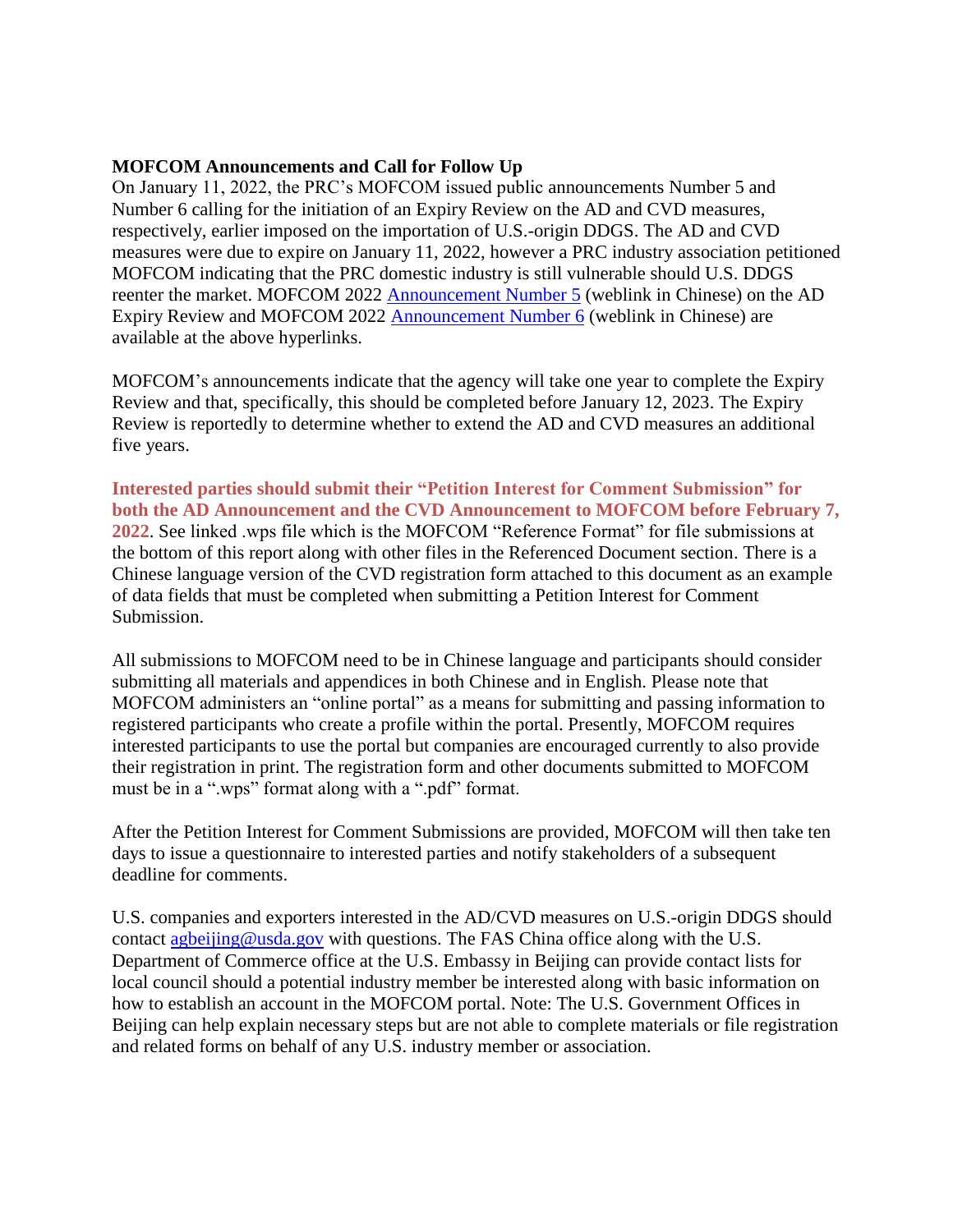#### **Background Information on AD/CVD Measures**

In a letter from MOFCOM's Trade Remedy Investigation Bureau to the United States Grains Council on January 11, the Bureau said the decision to hold the Expiry Review is "in response to the application of China's dry corn distiller's grains industry, in accordance with the provisions of the anti-dumping regulations and the countervailing regulations of China." According to other industry sources and later confirmed with attachments to the MOFCOM January 11 announcement, the China Alcoholic Drinks Association (CADA) applied to MOFCOM at the end of October 2021, urging MOFCOM to maintain the measures. The applications from CADA for the AD and CVD Expiry Reviews and accompanying appendices are attached to this report.

#### **Supplementary Background and Important Dates 1. Original Investigations**

On January 12, 2016, MOFCOM announced it was initiating the AD and CVD investigation on DDGS originating from the United States. On January 12, 2016 MOFCOM initiated AD and CVD investigation on the imported U.S. DDGS. The original announcement for AD and CVD investigations are available here:

<http://www.mofcom.gov.cn/article/b/e/201601/20160101231612.shtml> and here: <http://www.mofcom.gov.cn/article/b/e/201601/20160101231568.shtml>

On September 23, 2016, nine months after MOFCOM began its U.S. DDGS AD investigation, it announced a preliminary AD determination to impose a 33.8 percent duty on U.S. DDGS (see: [http://www.mofcom.gov.cn/article/b/e/201609/20160901399617.shtml\)](http://www.mofcom.gov.cn/article/b/e/201609/20160901399617.shtml) along with a preliminary CVD determination to impose a 10 to 10.7 percent tariff on U.S. DDGS (see: [http://www.mofcom.gov.cn/article/b/e/201609/20160901402592.shtml\)](http://www.mofcom.gov.cn/article/b/e/201609/20160901402592.shtml)

On January 11, 2017, MOFCOM announced the final ruling that AD duties would range from 42.2 percent to 53.7 percent, up from its 33.8 percent preliminary decision issued in September 2016. In addition, MOFCOM indicated its CVD tariffs will range from 11.2 percent to 12 percent, up from 10 percent to 10.7 percent notified in September 2016 (see: [http://www.mofcom.gov.cn/article/b/e/201701/20170102499211.shtml\)](http://www.mofcom.gov.cn/article/b/e/201701/20170102499211.shtml).

## **2. Public Interest Review**

On February 28, 2019, the U.S. Grains Council, filed a petition for a public interest review of the original investigation, requesting MOFCOM cancel the AD and CVD determination made on U.S.-origin DDGS for the public interest. The petition called for MOFCOM to review and terminate the AD and CVD measures.

# **3. Administrative Reconsideration:**

On April 15, 2019, MOFCOM announced its decision to review the AD and CVD measures (see: [http://file.mofcom.gov.cn/article/gkml/201904/20190402853043.shtml\)](http://file.mofcom.gov.cn/article/gkml/201904/20190402853043.shtml).

On June 19, 2019, MOFCOM announced it would maintain the AD and CVD tariffs on imported U.S.-origin DDGS. MOFCOM cited potential damage to domestic producers in its decision to retain AD duties of 42.2 percent to 53.7 percent and CVD tariffs of 11.2 percent to 12 percent on U.S.-origin DDGS (see:

[http://www.mofcom.gov.cn/article/b/e/201906/20190602874011.shtml\)](http://www.mofcom.gov.cn/article/b/e/201906/20190602874011.shtml).